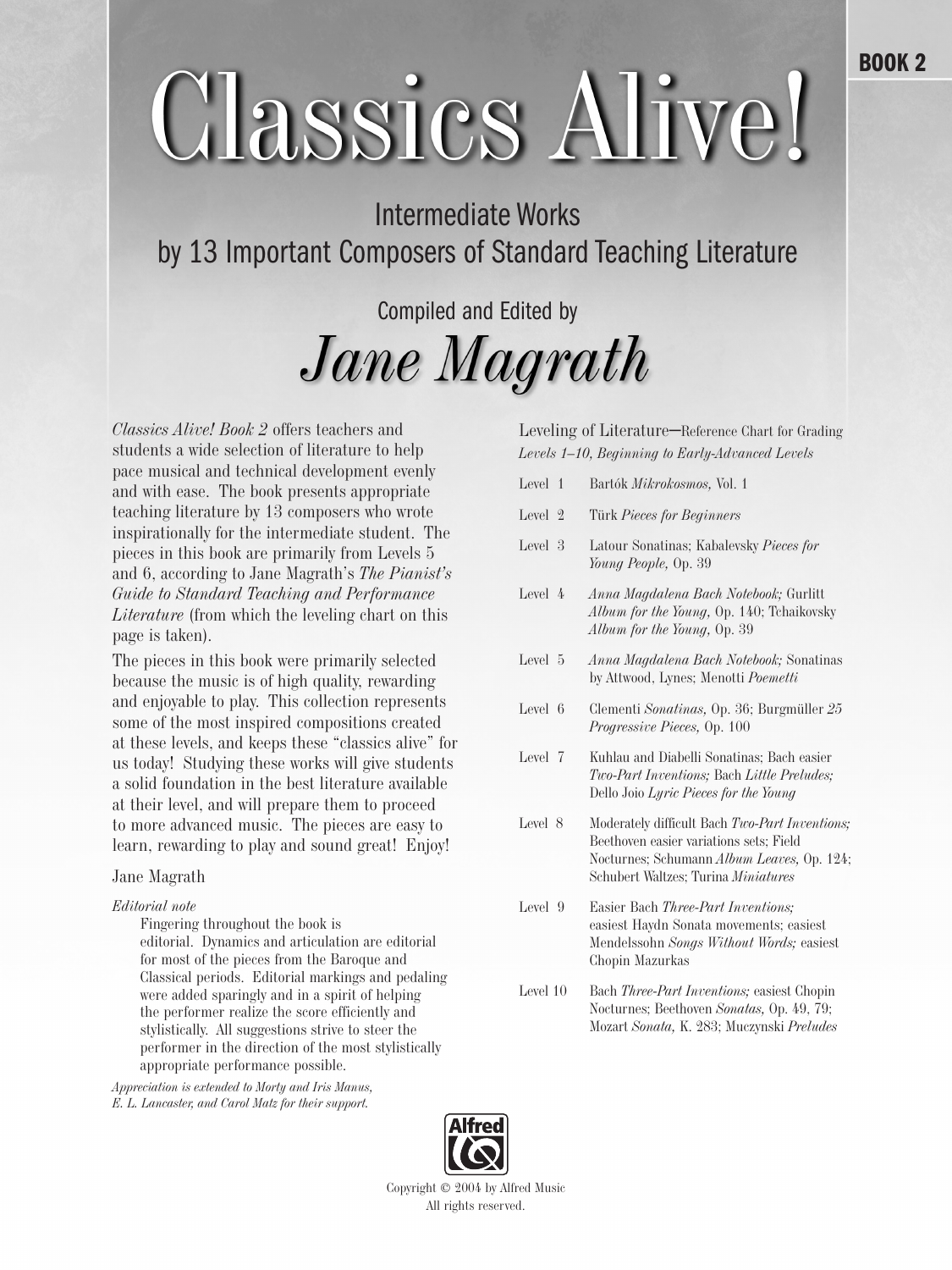## Table of Contents

## Johann Sebastian Bach

| Polonaise in G Minor, BWV Anh. 125 $\,\ldots\ldots\ldots\ldots\ldots\,4$         |  |
|----------------------------------------------------------------------------------|--|
| Polonaise in G Minor, BWV Anh. 119 $\,\ldots\,\ldots\,\ldots\,\ldots\,\ldots\,6$ |  |
|                                                                                  |  |
|                                                                                  |  |

#### Domenico Scarlatti

## Thomas Attwood

|  |  |  | Sonatina No. 2 in C Major (second movement) $\dots \dots 16$ |  |
|--|--|--|--------------------------------------------------------------|--|
|  |  |  |                                                              |  |

#### Wolfgang Amadeus Mozart

| Minuet in E-flat Major, K. $15qq \ldots \ldots \ldots \ldots \ldots 20$ |  |
|-------------------------------------------------------------------------|--|
|                                                                         |  |
|                                                                         |  |
|                                                                         |  |
|                                                                         |  |

#### Franz Joseph Haydn

| Sonatina in G Major, Hob. XVI: 11 (first movement)28        |
|-------------------------------------------------------------|
| Sonatina in C Major, Hob. XVI: 7 (first movement) $30$      |
| Sonatina in C Major, Hob. XVI: 7 (third movement) 31        |
| Divertimento in G Major, Hob. XVI: G1 (first movement) . 33 |

#### Ludwig van Beethoven

| English Dance in D Major, Hess $61. \ldots \ldots \ldots \ldots \ldots 36$ |  |
|----------------------------------------------------------------------------|--|
| Country Dance in D Major, WoO 15, No. $2 \ldots \ldots \ldots 37$          |  |
| Minuet in G Major, WoO 10, No. 2. 38                                       |  |
| Country Dance in C Major, Wo $0$ 14, No. $3. \ldots \ldots \ldots 40$      |  |
| Sonatina in F Major, Anh. 5, No. 2 (third movement). 41                    |  |

#### Franz Schubert

| Ländler in A Minor, Op. Posth., D. 366, No. 3. 44 |  |
|---------------------------------------------------|--|
| Valse Noble in C Major, D. 969, No. 1145          |  |
| German Dance in B-flat Major, D. 783, No. 7 46    |  |
| Ländler in A Minor, Op. Posth., D. 366, No. 5. 47 |  |
| German Dance in A-flat Major, D. 783, No. 15 48   |  |
| Écossaise in B-flat Major, D. 816, No. $3$ 49     |  |

## Robert Schumann

| Berceuse (Cradle Song), Op. 124, No. $6 \ldots \ldots \ldots 52$             |  |
|------------------------------------------------------------------------------|--|
| Fantasy Dance, Op. 124, No. $5 \ldots \ldots \ldots \ldots \ldots \ldots 54$ |  |
|                                                                              |  |

#### Edvard Grieg

| National Song, Op. 12, No. $8. \ldots \ldots \ldots \ldots \ldots \ldots 57$ |  |
|------------------------------------------------------------------------------|--|
| Watchman's Song, Op. 12, No. $3 \ldots \ldots \ldots \ldots \ldots 58$       |  |
|                                                                              |  |
|                                                                              |  |

#### Peter Ilyich Tchaikovsky

#### Béla Bartók

| The Village Girls (No. 37 from For Children, Book 1). 74 |  |
|----------------------------------------------------------|--|
| Evening in the Country (from Ten Easy Pieces)  75        |  |
|                                                          |  |

#### Vladimir Rebikov

| In the Countryside, Op. 9, No. $1, \ldots, \ldots, \ldots, \ldots, 82$ |  |
|------------------------------------------------------------------------|--|
|                                                                        |  |
|                                                                        |  |

#### Alexander Goedicke

| Miniature, Op. 8, No. $2 \ldots \ldots \ldots \ldots \ldots \ldots \ldots \ldots \ldots \ldots \ldots$                 |  |
|------------------------------------------------------------------------------------------------------------------------|--|
|                                                                                                                        |  |
| Miniature, Op. 8, No. $7 \ldots \ldots \ldots \ldots \ldots \ldots \ldots \ldots \ldots \ldots \ldots$                 |  |
| $\text{Compare Biographies} \dots \dots \dots \dots \dots \dots \dots \dots \dots \dots \dots \dots \dots \dots \dots$ |  |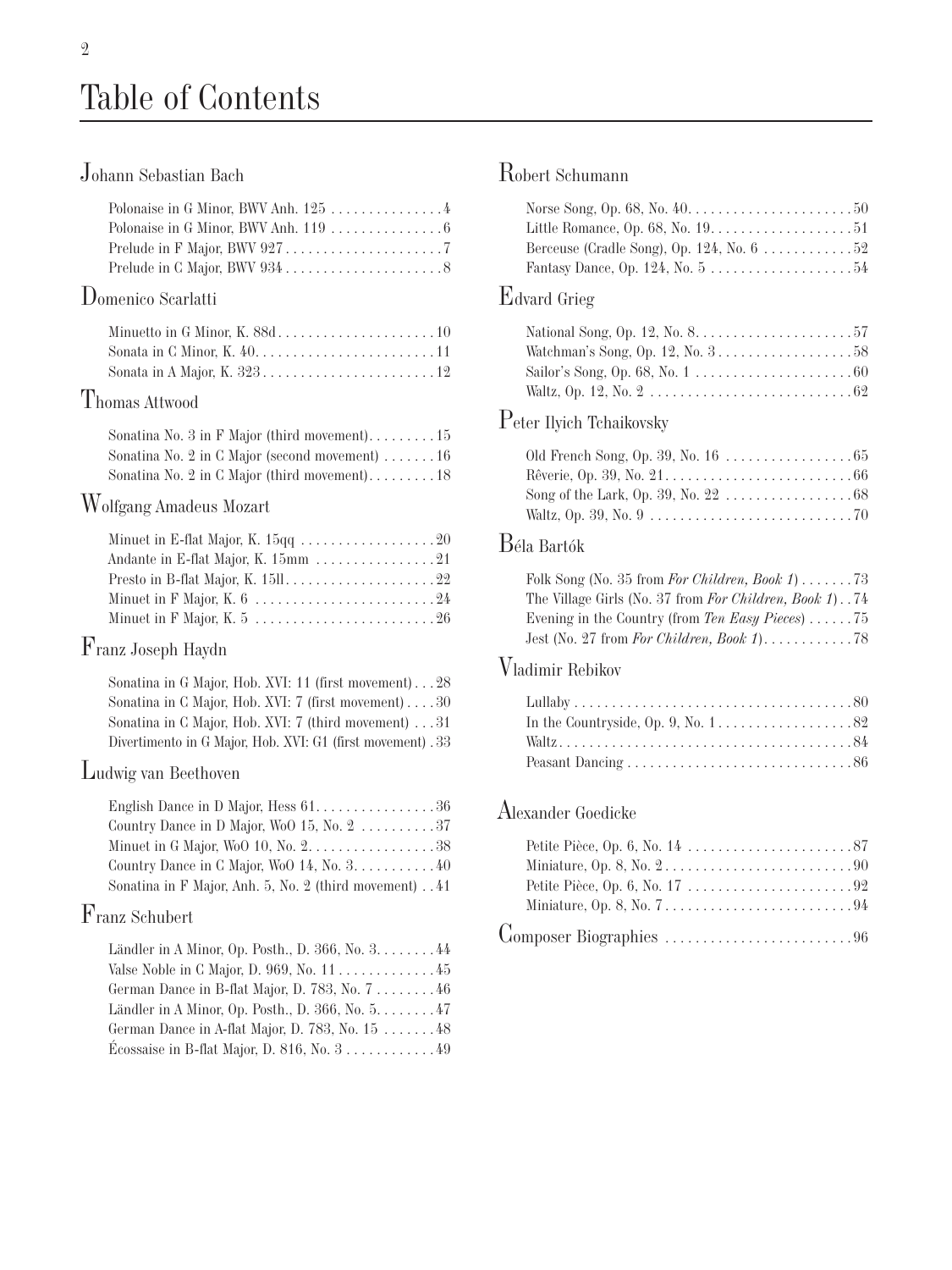# Suggested Order of Study

#### *Easier selections*

| Johann Sebastian Bach                                                                                                                                                                                                                                                                             |
|---------------------------------------------------------------------------------------------------------------------------------------------------------------------------------------------------------------------------------------------------------------------------------------------------|
| Domenico Scarlatti                                                                                                                                                                                                                                                                                |
| Thomas Attwood<br>Sonatina No. $3$ in F Major (third movement)15<br>Sonatina No. $2$ in C Major (second movement) $\dots \dots 16$                                                                                                                                                                |
| Wolfgang Amadeus Mozart<br>Minuet in E-flat Major, K. $15qq \ldots \ldots \ldots \ldots \ldots 20$<br>Andante in E-flat Major, K. 15mm 21                                                                                                                                                         |
| Franz Joseph Haydn<br>Sonatina in G Major, Hob. XVI: 11 (first movement)28<br>Sonatina in C Major, Hob. XVI: 7 (first movement) 30<br>Sonatina in C Major, Hob. XVI: 7 (third movement) 31                                                                                                        |
| Ludwig van Beethoven<br>English Dance in D Major, Hess 61. 36<br>Country Dance in D Major, WoO 15, No. $2 \ldots \ldots \ldots 37$<br>Country Dance in C Major, WoO 14, No. $3. \ldots \ldots \ldots 40$                                                                                          |
| Franz Schubert<br>Ländler in A Minor, Op. Posth., D. 366, No. 3. 44<br>Valse Noble in C Major, D. 969, No. $11$ 45<br>Ländler in A Minor, Op. Posth., D. 366, No. 5. 47<br>German Dance in A-flat Major, D. 783, No. 15  48<br>Écossaise in B-flat Major, D. 816, No. $3 \ldots \ldots \ldots 49$ |
| Edvard Grieg<br>Watchman's Song, Op. 12, No. $3 \ldots \ldots \ldots \ldots \ldots 58$                                                                                                                                                                                                            |
| Peter Ilyich Tchaikovsky                                                                                                                                                                                                                                                                          |
| Béla Bartók<br>Folk Song (No. 35 from For Children, Book 1)  73<br>The Village Girls (No. 37 from For Children, Book 1). 74                                                                                                                                                                       |
| Vladimir Rebikov<br>In the Countryside, Op. 9, No. $1, \ldots, \ldots, \ldots, \ldots, 82$                                                                                                                                                                                                        |

#### *More difficult selections*

| Johann Sebastian Bach<br>Polonaise in G Minor, BWV Anh. 125  4                                                                                                          |
|-------------------------------------------------------------------------------------------------------------------------------------------------------------------------|
| Domenico Scarlatti                                                                                                                                                      |
| Wolfgang Amadeus Mozart                                                                                                                                                 |
| Franz Joseph Haydn<br>Divertimento in G Major, Hob. XVI: G1 (first movement) . 33                                                                                       |
| Ludwig van Beethoven<br>Sonatina in F Major, Anh. 5, No. 2 (third movement) 41                                                                                          |
| Franz Schubert<br>German Dance in B-flat Major, D. 783, No. 7 46                                                                                                        |
| Robert Schumann<br>Norse Song, Op. 68, No. 40. $\dots \dots \dots \dots \dots \dots \dots \dots 50$<br>Berceuse (Cradle Song), Op. 124, No. $6 \ldots \ldots \ldots 52$ |
| Edvard Grieg                                                                                                                                                            |
| Peter Ilyich Tchaikovsky                                                                                                                                                |
| Béla Bartók<br>Evening in the Country (from Ten Easy Pieces)  75                                                                                                        |
| Vladimir Rebikov                                                                                                                                                        |
| Alexander Goedicke<br>Miniature, Op. 8, No. $7 \ldots \ldots \ldots \ldots \ldots \ldots \ldots \ldots \ldots \ldots$                                                   |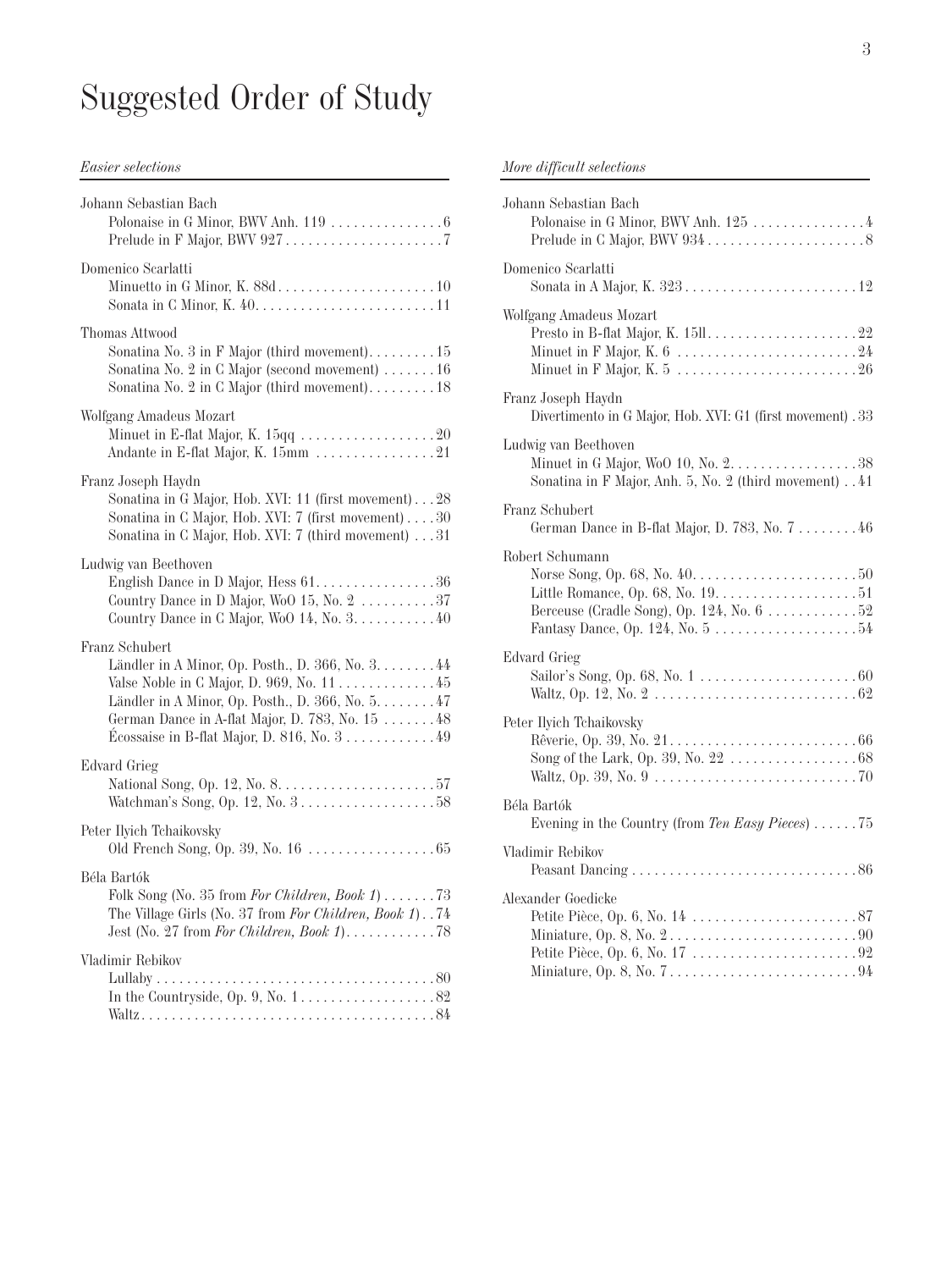

from the *Notebook for Anna Magdalena* (1725)







Polonaise in G Minor BWV Anh. 125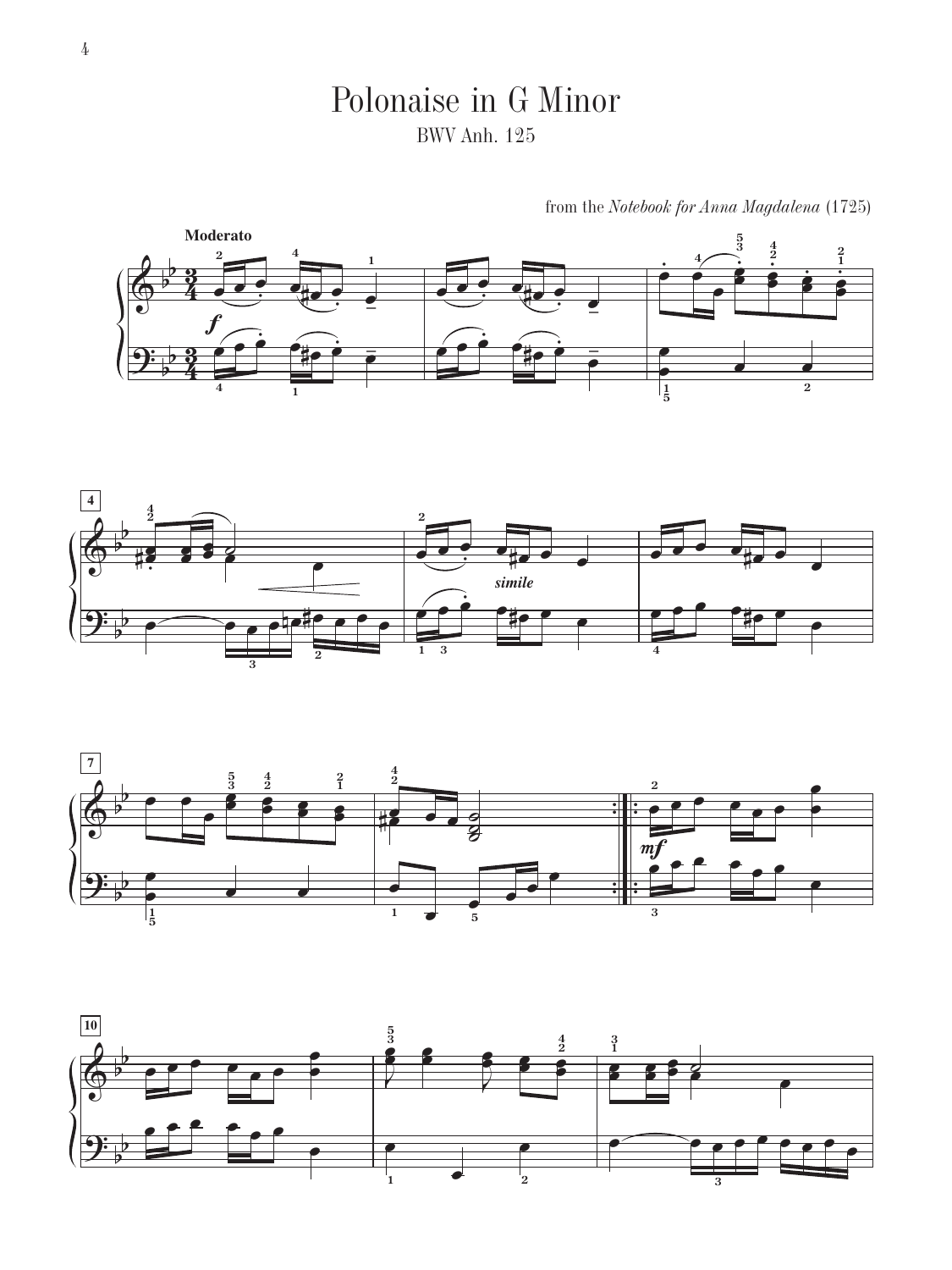# Sonatina No. 3 in F Major

(third movement)









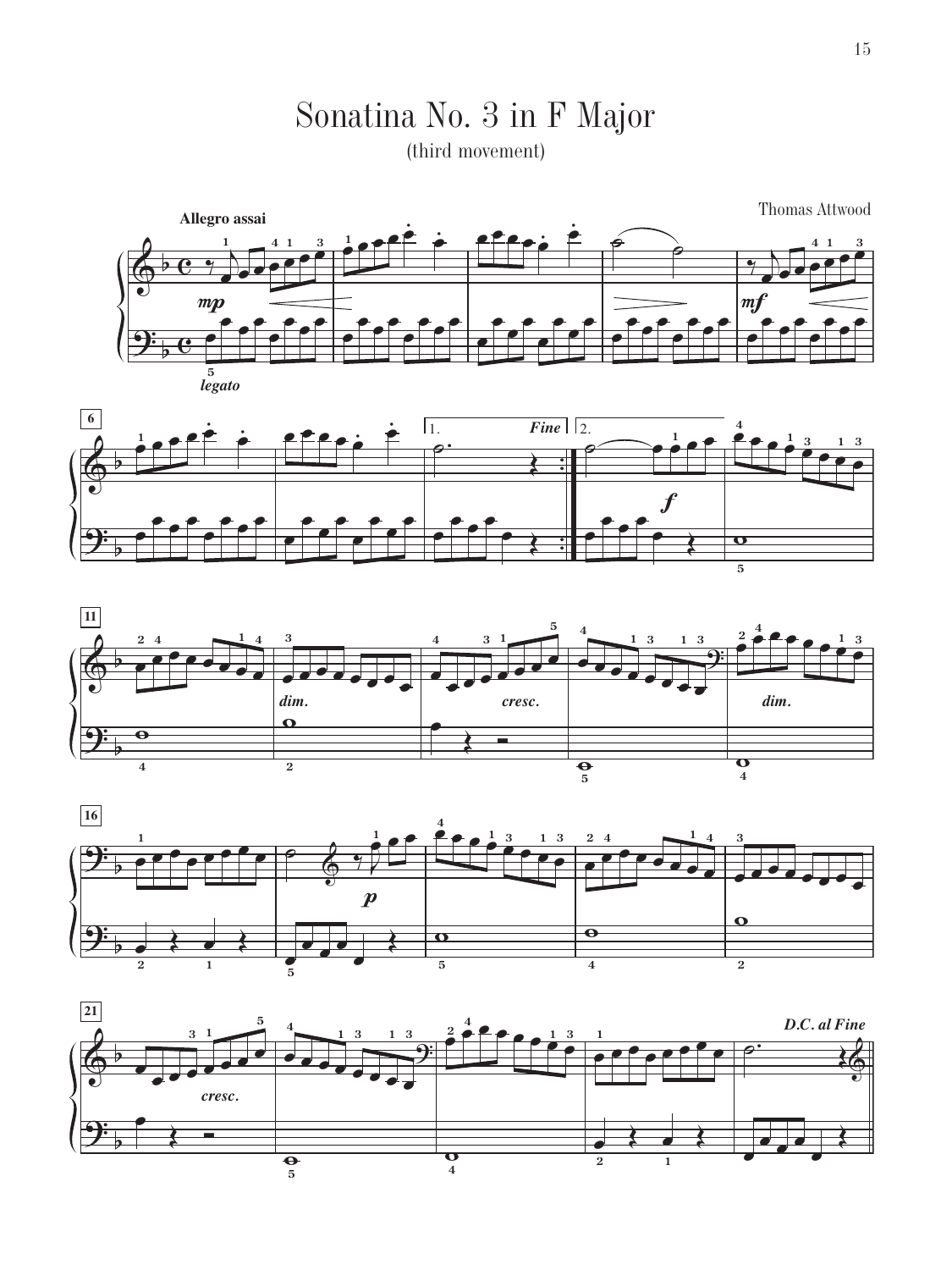## Ländler in A Minor

Op. Posth., D. 366, No. 3







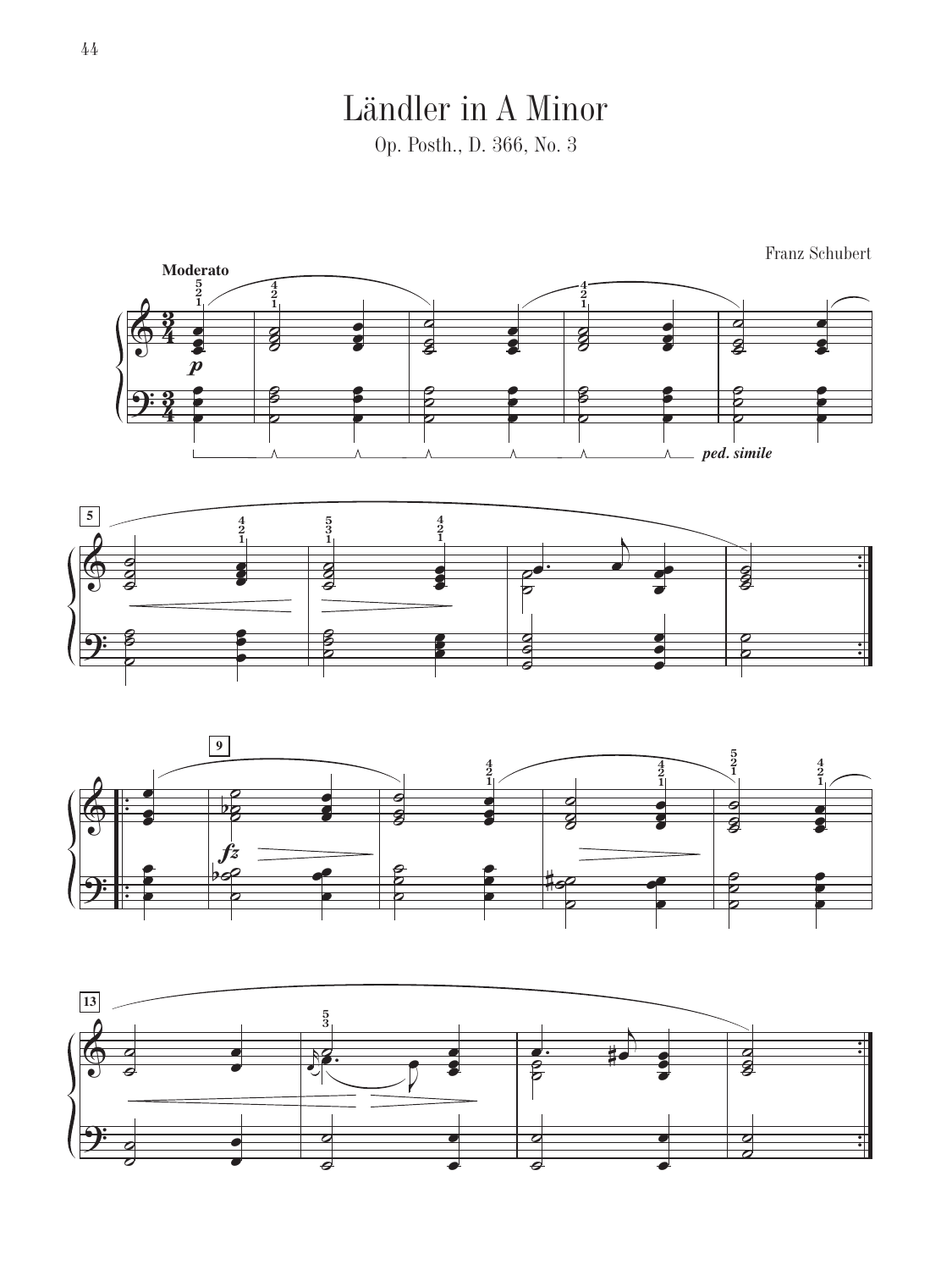National Song Op. 12, No. 8





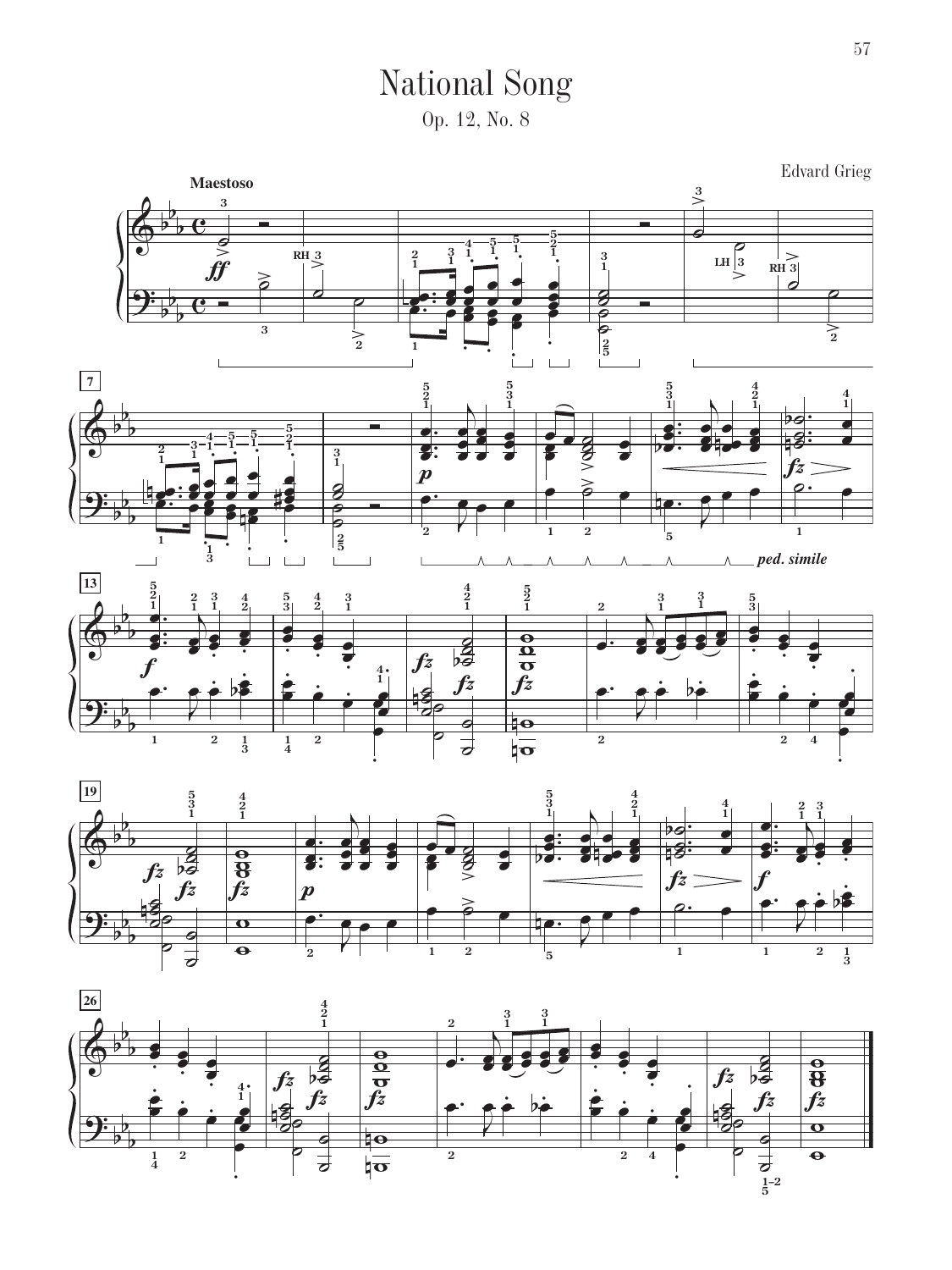Song of the Lark

Op. 39, No. 22

Peter Ilyich Tchaikovsky